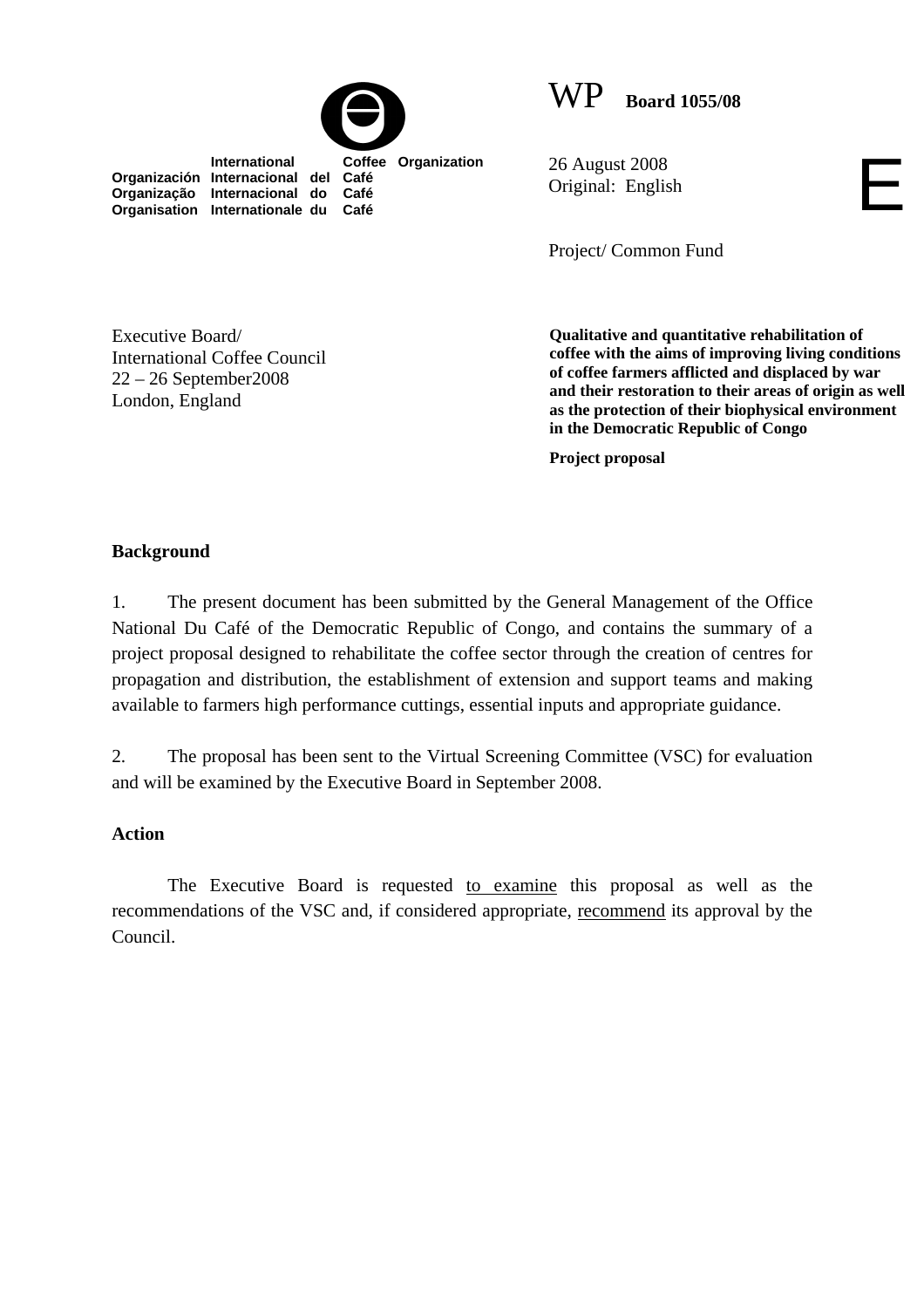# **PROJECT SUMMARY**

| <b>Project title:</b>                               | Qualitative and quantitative rehabilitation of coffee with the<br>aims of improving living conditions of coffee farmers<br>afflicted and displaced by war and their restoration to their<br>areas of origin as well as the protection of their biophysical<br>environment.                                                                                                                                                                                                                                                                                                                                                 |
|-----------------------------------------------------|----------------------------------------------------------------------------------------------------------------------------------------------------------------------------------------------------------------------------------------------------------------------------------------------------------------------------------------------------------------------------------------------------------------------------------------------------------------------------------------------------------------------------------------------------------------------------------------------------------------------------|
| <b>Duration:</b>                                    | Three years                                                                                                                                                                                                                                                                                                                                                                                                                                                                                                                                                                                                                |
| Location:                                           | Democratic Republic of Congo (DRC)                                                                                                                                                                                                                                                                                                                                                                                                                                                                                                                                                                                         |
| Nature of the project:                              | Rehabilitation of the coffee sector in the Democratic Republic<br>of Congo and poverty reduction in the rural environment                                                                                                                                                                                                                                                                                                                                                                                                                                                                                                  |
| <b>Brief description:</b>                           | The objective of the project is to contribute to the resettlement<br>of coffee farmers displaced by war through rehabilitating<br>coffee growing and improving its quality through the<br>introduction of washed coffee processing. The creation of<br>propagation and distribution centres together with the<br>establishment of extension and support teams to make<br>available to coffee farmers high performance cuttings,<br>essential inputs and appropriate guidance. These practical<br>measures are designed to encourage and persuade doubting<br>farmers to return to their places of origin and settle there. |
| <b>Estimated total cost:</b>                        | US\$3,801,277.24                                                                                                                                                                                                                                                                                                                                                                                                                                                                                                                                                                                                           |
| <b>Financing sought</b><br>from the Fund:           | US\$2,318,779.12                                                                                                                                                                                                                                                                                                                                                                                                                                                                                                                                                                                                           |
| <b>Co-financing ONC:</b>                            | US\$380,127.72                                                                                                                                                                                                                                                                                                                                                                                                                                                                                                                                                                                                             |
| Counterpart<br>contribution from<br>the Government: | US\$1,064,357.63                                                                                                                                                                                                                                                                                                                                                                                                                                                                                                                                                                                                           |
| <b>Project Executing</b><br><b>Agency (PEA):</b>    | To be determined                                                                                                                                                                                                                                                                                                                                                                                                                                                                                                                                                                                                           |
| <b>Supervisory body:</b>                            | International Coffee Organization (ICO)                                                                                                                                                                                                                                                                                                                                                                                                                                                                                                                                                                                    |
| <b>Participating institution:</b>                   | Office National Du Café (ONC)                                                                                                                                                                                                                                                                                                                                                                                                                                                                                                                                                                                              |
| <b>Estimated starting date:</b>                     | To be determined                                                                                                                                                                                                                                                                                                                                                                                                                                                                                                                                                                                                           |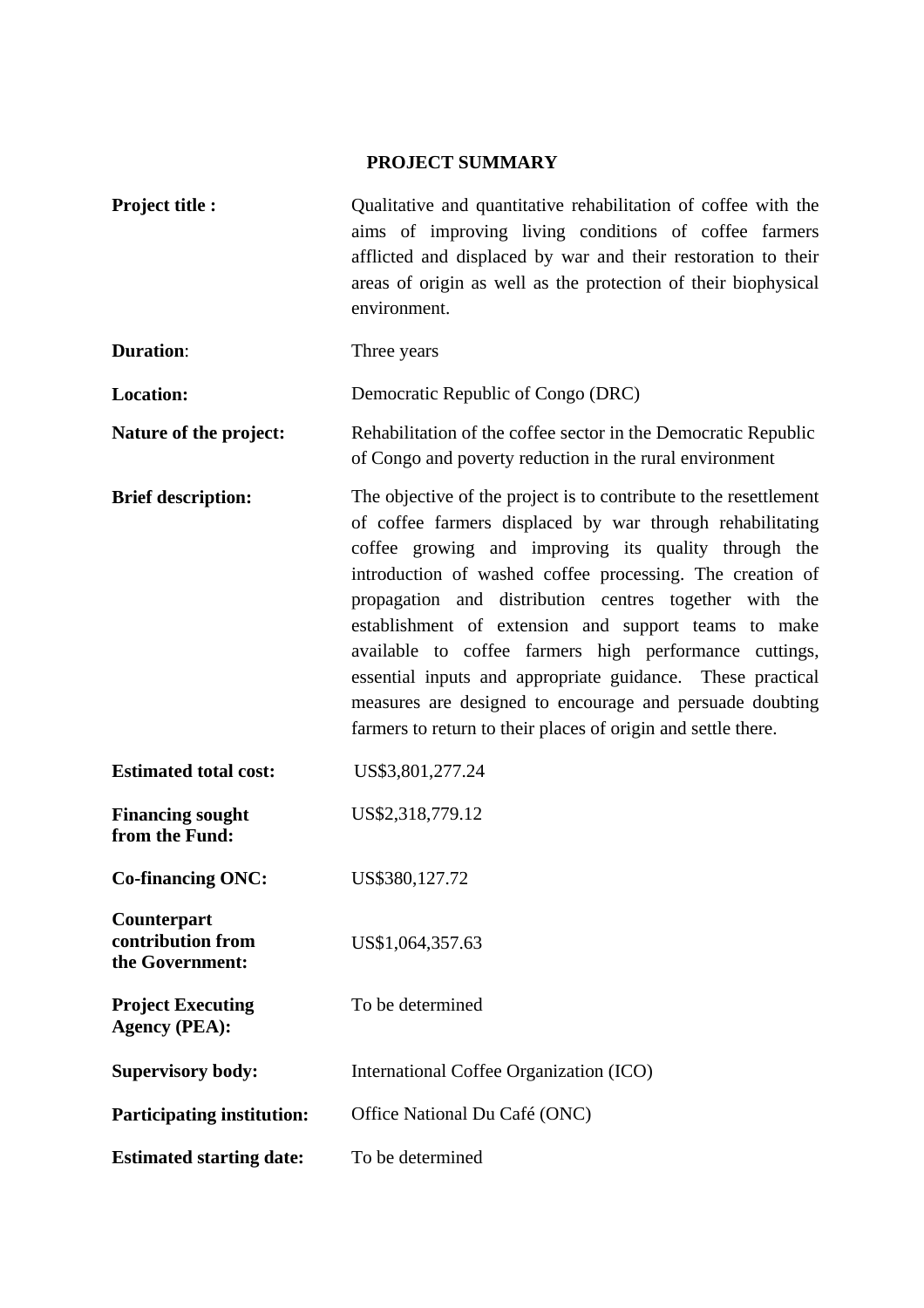## **Project objectives and justification**

### *Global objectives:*

- a) To rehabilitate the coffee industry in the DRC by strengthening capacity in the areas of extension, management and renewal of the coffee tree population.
- b) To improve coffee quality by implementing systems for wet processing.

## *Specific objectives:*

- Establish three teams to renew the propagation of appropriate cultural techniques and the effective supervision of coffee growers
- Establish four centres for the production of cuttings and seeds in order to renew the coffee tree population
- Improve living conditions for coffee farmers in the project areas
- Preserve the biophysical environment of forest ecosystems
- Improve plant yields

### *Justification*

Coffee activity in the Democratic Republic of Congo supplies an important element of added value in an economy essentially dominated by mining resources. Coffee is the first agricultural export product (11% of the value of total exports of the country in 1996 – 2000). It not only contributes to the gross domestic product of the country thanks to the export earnings it generates but also to the creation of employment both in rural areas and in the towns. Nevertheless Congolese coffee exports, which reached 119,320 tonnes in 1989 and 110,280 tonnes in 1990, have seen a drastic fall since they were only 7,583 tonnes in 2003 and 38,400 tonnes in 1998. The volume of exports in 2007 was 12,033 tonnes.

This drop in production during the two last decades arises from a combination of various scientific, technical, agronomic and above all natural event factors that have affected the country. Armed conflict has destroyed production infrastructures in plantations and forced populations to abandon their villages and their activities. In consequence massive displacements of growers in the main coffee producing provinces of the East, North and Centre covering more than half the country and representing some 168,982 hectares or 71.5% of total area have occurred. The consequences have been the loss of purchasing power of coffee farmers and an increase in poverty.

In order to stimulate the return of growers and to fight against poverty, the ONC has initiated this project which aims to improve living conditions and to protect the biophysical environment of coffee farmers from territories devastated by war.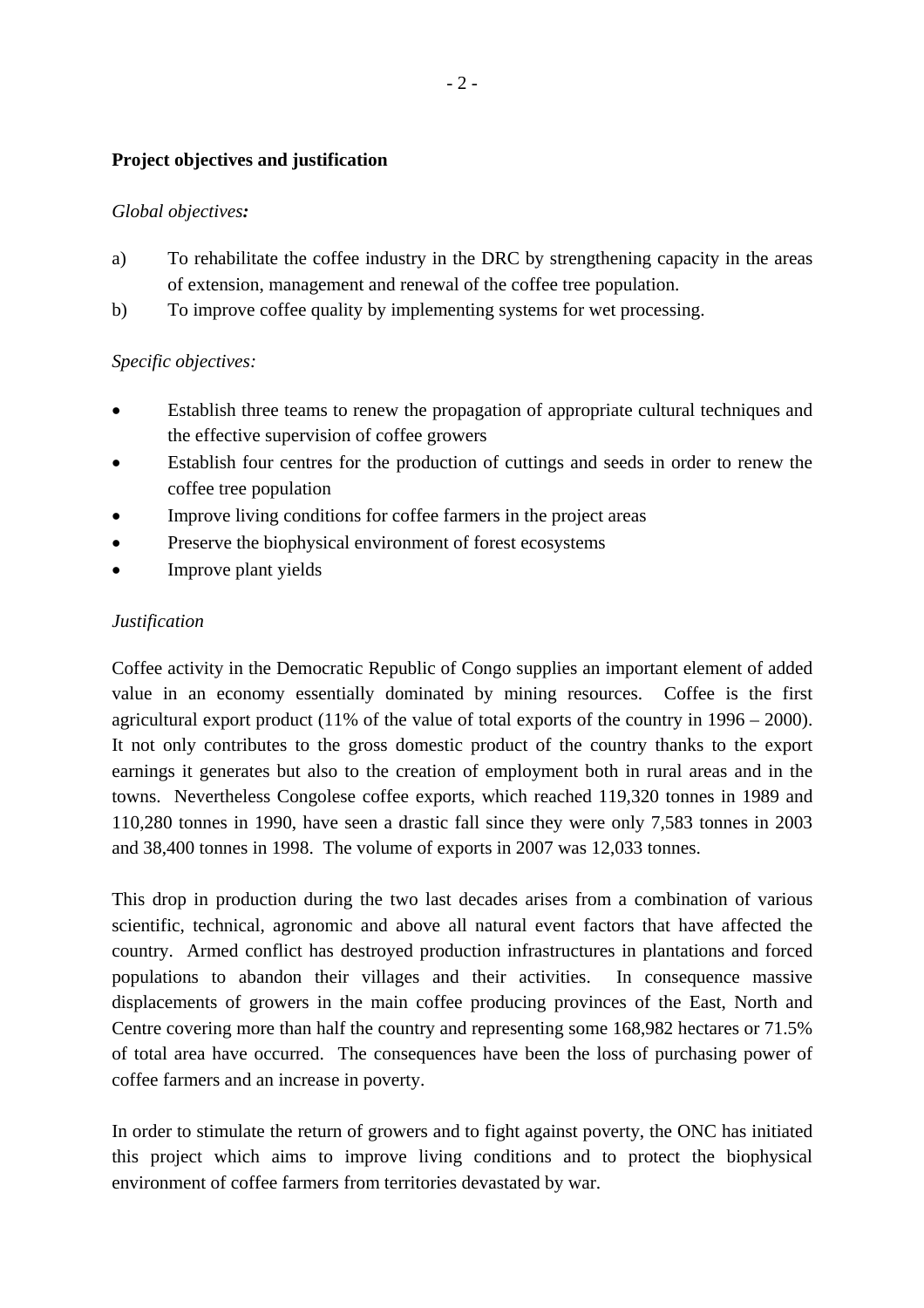### **Project components**

#### *1) Actions at the social level*

The participation of the Office National Du Café in the process of resettling people displaced by war to their areas of origin.

The contribution of the ONC is to convey, through broadcasting, MONUC, CONADER, NGOs, or by intermediate territorial authorities, the message relating to the involvement of the ONC in the process of support that it intends to provide to afflicted populations which have returned to their home areas. This involves supplying small scale agricultural materials and other inputs as well as plant cuttings and/or seeds.

## *2) Action at the production level*

- Establishment of training and extension teams
- Establishment of production propagation centres for cuttings and high performance seeds
- Support for coffee growers for agricultural inputs and dissemination of technical advice
- Production and multiplication of plant material which is resistant to coffee wilt disease and/or otherwise improved
- Renewal of old plantations by replacement with high performance seedlings
- Supply of agricultural inputs to growers
- Intensification of extension work and farmer supervision
- Renewal of old plantations with extension of cultivated areas
- Distribution of seedlings obtained through cuttings (Robusta Arabica) or seeds (Arabica)
- Carrying out work on extension and farmer supervision
- Rehabilitation of old plantations with high performance and/or wilt disease resistant material
- Supervision of the progress of coffee wilt disease towards unaffected areas. Building phytosanitary barriers and actions against other diseases and insect pests

## *3) Action at the level of initial field processing*

- Establishment of installations for depulping and removing the mucilage and parchment in areas of high coffee density
- Processing of coffee cherries from old plantations
- Processing of coffee cherries from old as well as renewed plantations